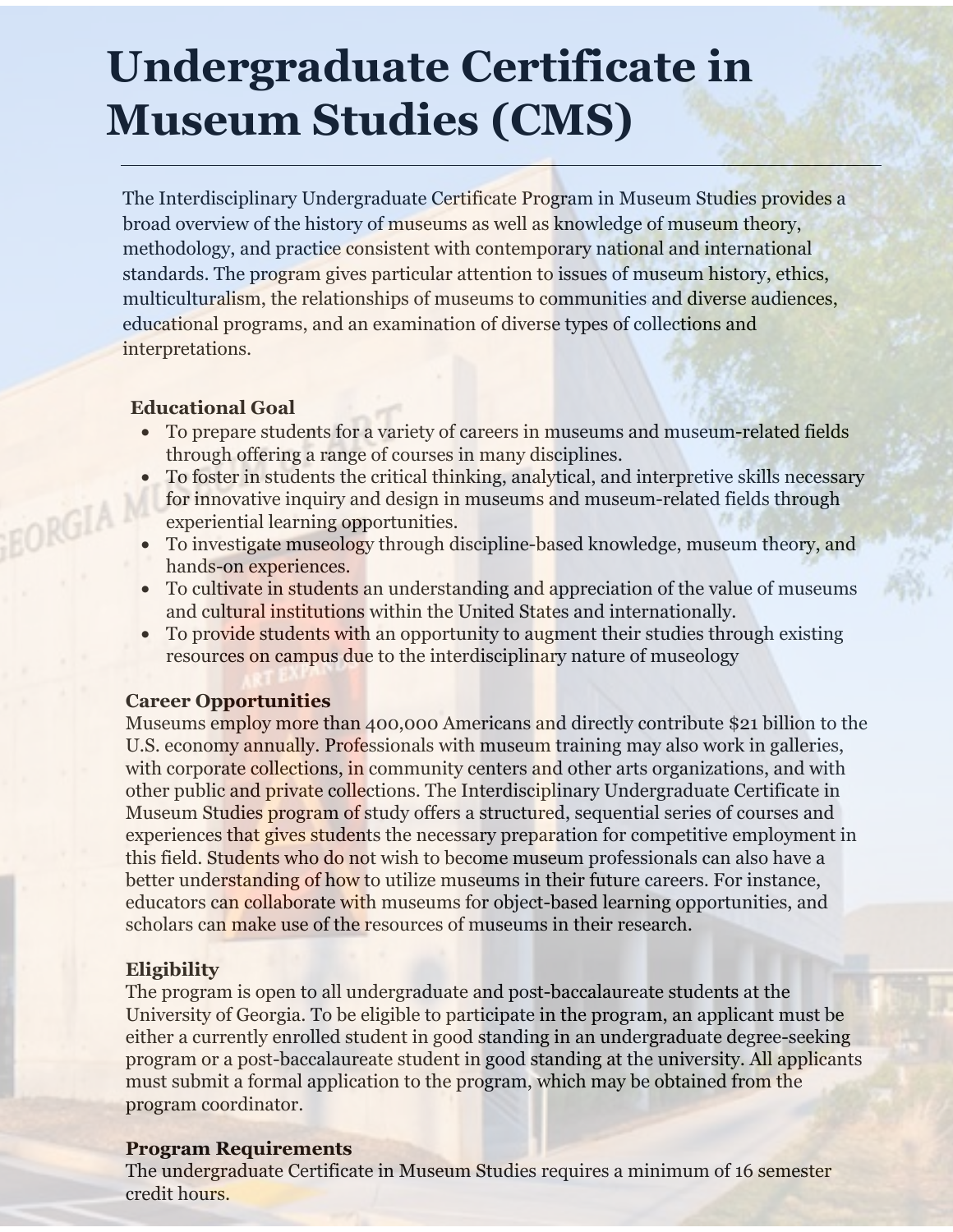# **Required Courses (7 hours)**

These foundations courses make up 7 of the 16 hours of credit necessary to complete the certificate program.

FCID 5010/7010 Introduction to Museum Studies (3 hours)

FCID 5015/7015 Museum Internship (3 hours) or the equivalent internship in a museum setting offered by the College of Environment and Design, Department of History, Lamar Dodd School of Art, Department of Anthropology, or Department of Textiles, Merchandising and Interiors FCID 5020/7020 Museum Studies Capstone (1 hour).

# **Pre-approved Elective Courses (9 hours)**

An additional 9 credit hours will come from the list below and new related courses. Special topics, directed readings, and thesis courses that focus on an aspect of museum studies may also be included, subject to the approval of the director of the Interdisciplinary Undergraduate Certificate program in Museum Studies. Some courses are open only to majors in the department.

ANTH 3230 Material Culture

ANTH(BIOL)(ECOL)(ENTO)(PBIO) 4260/6260-4260L/6260L Natural History Collections Management

ARED 4010/6010 Art Criticism and Aesthetic Understanding

ARED 5500/7500 Introduction to Museum Education

ARED 5510/7510 Engaging Art Museum Audiences as Student Docents

ARHI 4420/6420 American Art of the Fin de Siècle 1876-1913

ARHI 4440/6440 American Modernism 1900-1946: Alfred Stieglitz's America

ARHI 4580/6580 Postmodern Visual Culture

ARHI 4910/6910 Topics in Renaissance and Baroque Art: Drawings

EDES 4610/6610 Vernacular Architecture

EDES 4630/6630 The History and Theory of Twentieth Century Architecture

HIPR 4000/6000 Introduction to Historic Preservation

HIPR 4030/6030 Principles and Practices of Historic Preservation

HIPR 4072/6072 Issues in International Heritage Conservation

HIPR 4100/6100 Cultural Resource Assessment

HIPR 4120/6120 Historic Site Interpretation

HIPR(HIST) 4160/6160 Public History and Technology

HIST 4025/6025 American Material Culture, 1650-1950

HIST 4026/6026 Introduction to Public History in Washington, D.C.

HIST 4027/6027 American Museums, Parks, and Monuments

HIST(DIGI) 4760/6760 Hands-on Public History

LAND 4620/6620 Evolution of American Architecture

TXMI 5820/7820 Museum Issues in Historic Clothing and Textiles

**A proposed program of study must be submitted to the certificate coordinator during the student's first semester in the program. An approved program of study will require the signature of the student and the coordinator. Students must complete all certificate courses with a grade of C or better. The undergraduate certificate will be awarded to students meeting the certificate requirements upon completion of their undergraduate degree.**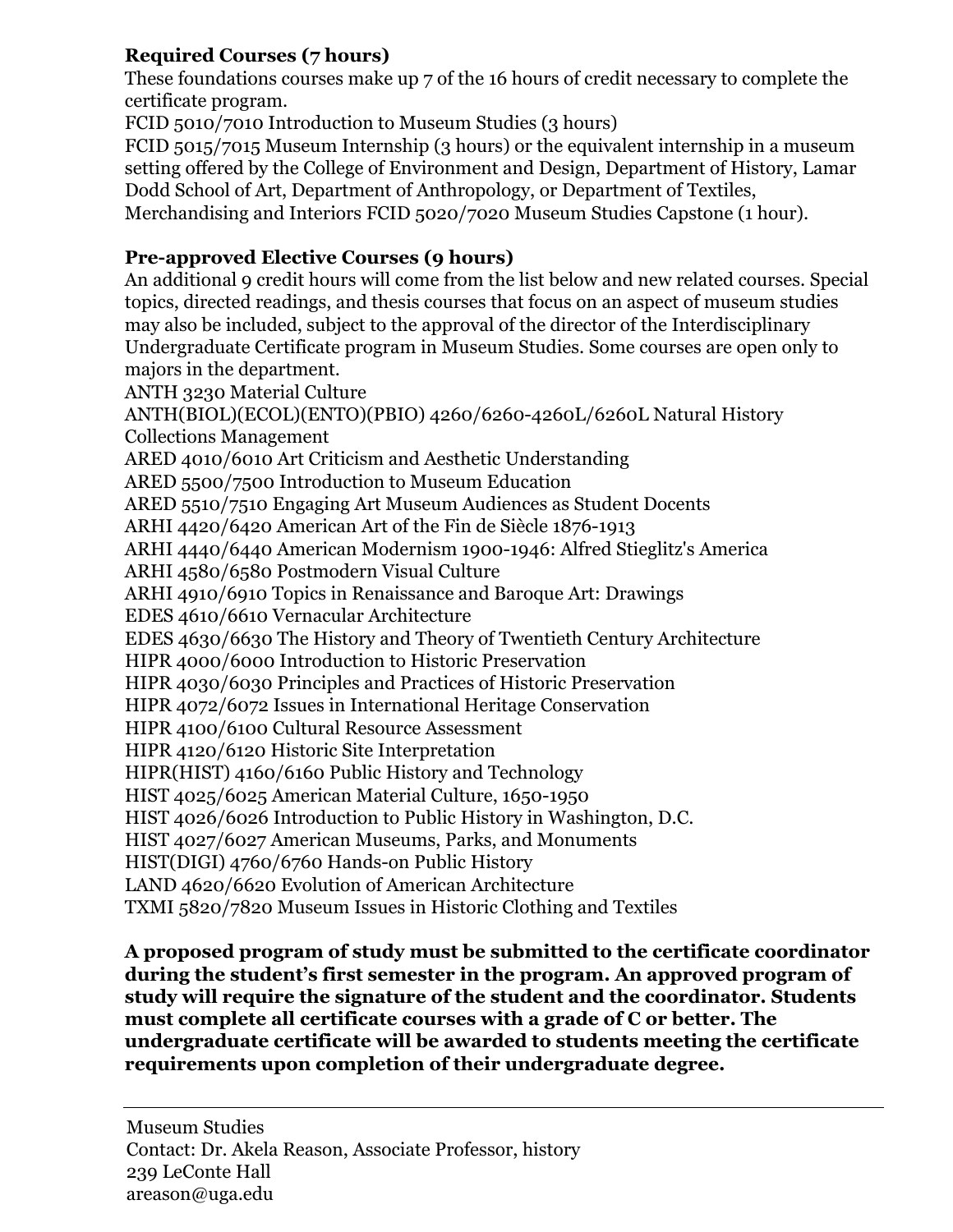# **APPLICATION Certificate in Museum Studies**

|            | Name and the contract of the contract of the contract of the contract of the contract of the contract of the contract of the contract of the contract of the contract of the contract of the contract of the contract of the c |                             |
|------------|--------------------------------------------------------------------------------------------------------------------------------------------------------------------------------------------------------------------------------|-----------------------------|
|            | <b>Present Address</b>                                                                                                                                                                                                         |                             |
|            |                                                                                                                                                                                                                                | <b>Street and Number</b>    |
| City       | State                                                                                                                                                                                                                          | Zip Code                    |
|            | Telephone Number                                                                                                                                                                                                               | Email Address               |
|            | Check One:<br>I am currently enrolled in a UGA degree program.                                                                                                                                                                 |                             |
|            | Major/ Degree Program (BA, BS, MA)                                                                                                                                                                                             | School                      |
|            | Date Entered                                                                                                                                                                                                                   | <b>Estimated Graduation</b> |
|            | I already hold a degree.                                                                                                                                                                                                       |                             |
|            | Degree                                                                                                                                                                                                                         | Institution                 |
|            |                                                                                                                                                                                                                                | Current GPA                 |
|            | Date Degree Granted                                                                                                                                                                                                            |                             |
|            | Advisor/Coordinator (Type name)                                                                                                                                                                                                |                             |
|            | Semester you plan to enter: $\Box$ Fall $\Box$                                                                                                                                                                                 | Spring<br>Summer            |
|            | <b>APPROVALS</b>                                                                                                                                                                                                               |                             |
|            | Coordinator of Your Major Program                                                                                                                                                                                              | Coordinator, Museum Studies |
| Check One: | Program of Study approved, see attachment<br>Program of Study not determined                                                                                                                                                   |                             |